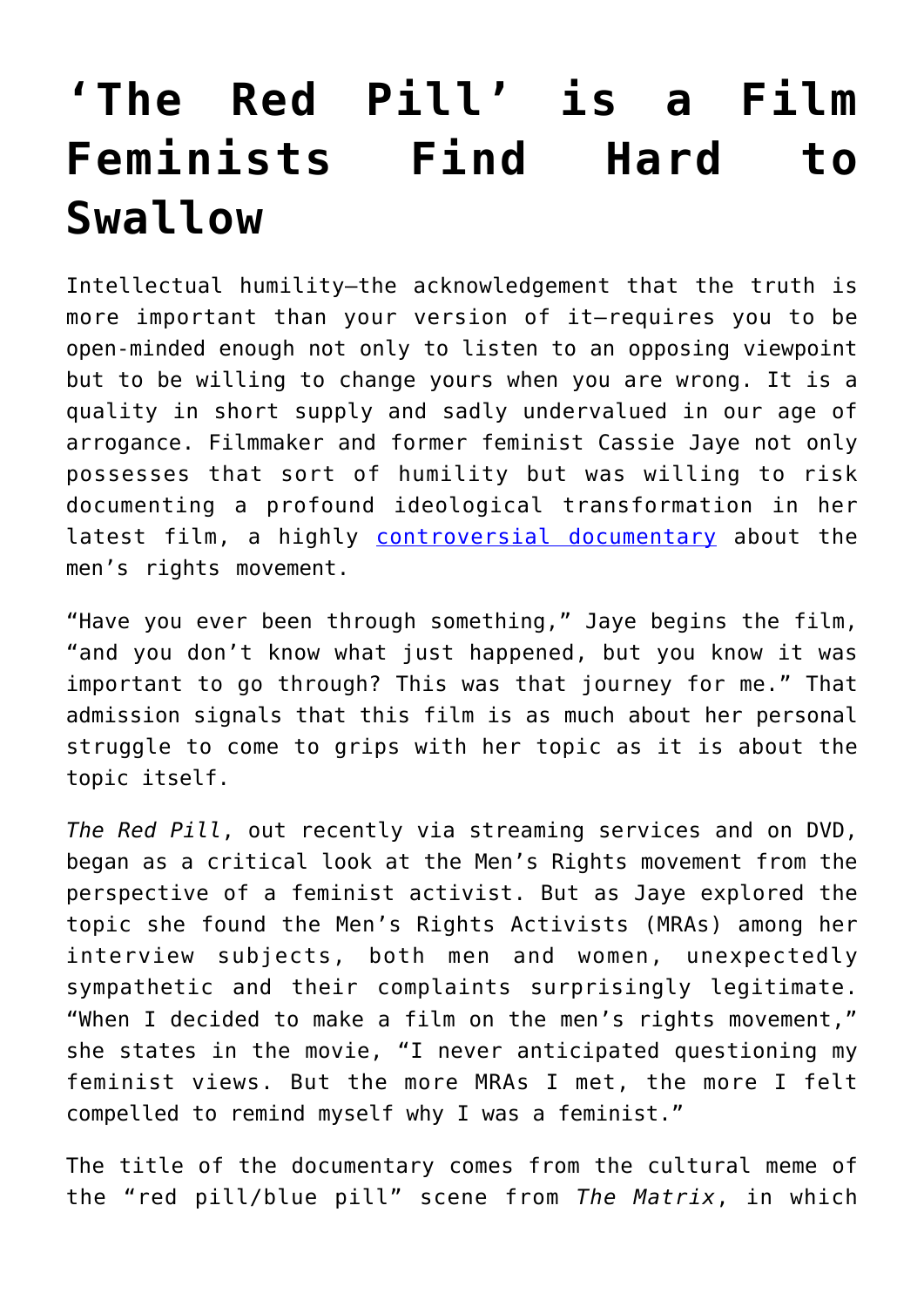Morpheus offers Neo the choice between a blue pill, which would allow him to live in the comfortable fantasy world of the Matrix, or the red pill of harsh reality.

Jaye learned that the blue pill in the context of her topic is a misandrist perspective which so dominates the culture that men's rights concerns are scorned as privileged patriarchy and whiny misogyny. The truth that Jaye uncovered is that men are unfairly discriminated against in family courts; they are turned away by all but one out of 2,000 domestic violence shelters; and they are overwhelmingly the victims of everything from workplace accidents and criminal violence to drug addiction, unemployment, and suicide. Attempts by MRAs to bring such issues into the national conversation are dismissed.

When asked what she has to say about the points raised by MRAs, a feminist activist who goes by the moniker "Big Red" and is proud of her profane verbal confrontations with men tells Jaye, "Cry me a river." Katherine Spillar, an executive editor at *Ms. Magazine* and an executive director of the Feminist Majority Foundation, flatly denies that the men's rights movement has any validity. Rather than concede, for example, the statistical evidence that women constitute a surprising percentage of domestic batterers, she dismissed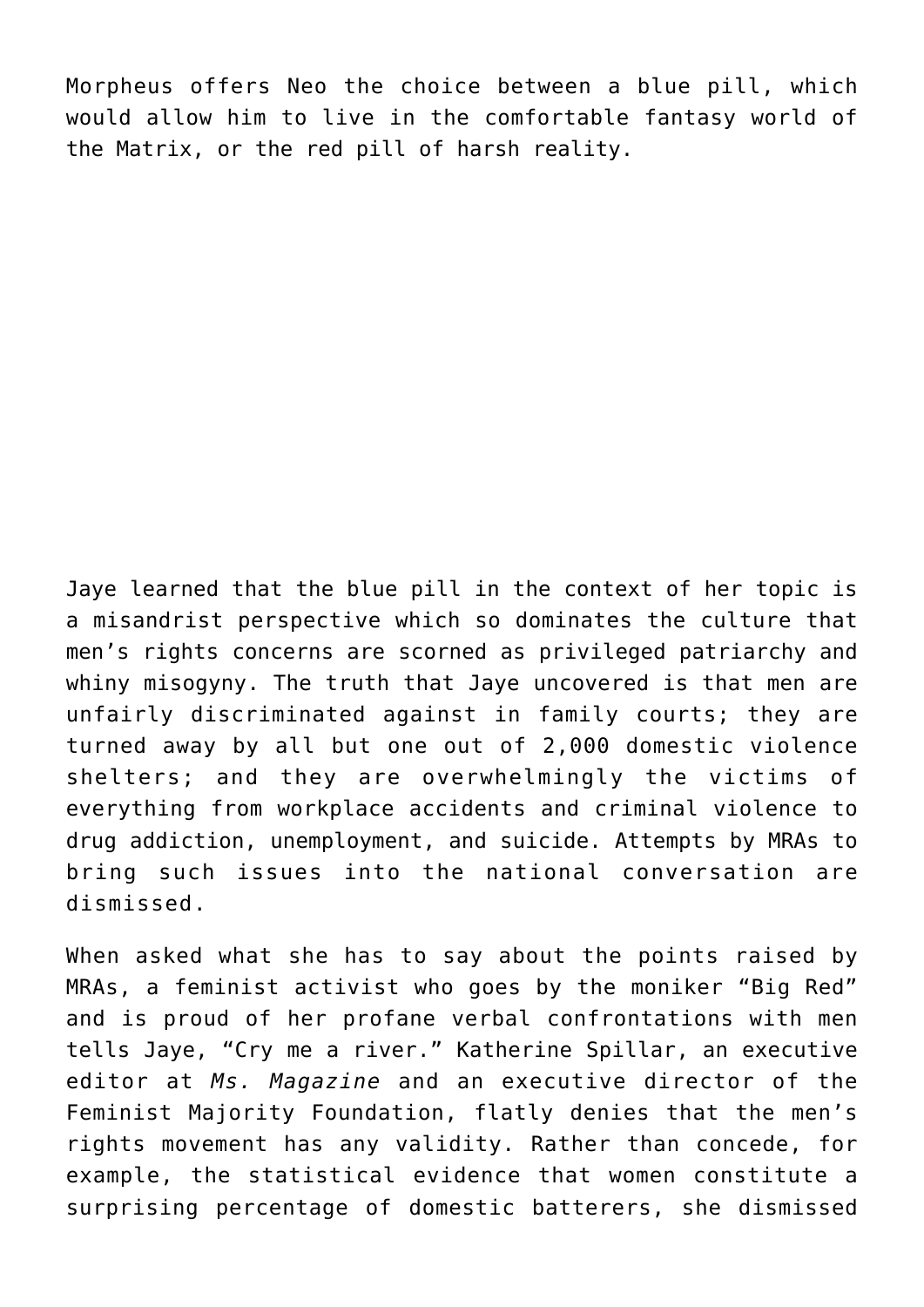even the gender-neutral term "domestic violence" as just another word for "wife-beating, 'cause that's really what it is."

The unsympathetic denial which characterizes so much of the feminist response in *The Red Pill* began to unsettle Jaye. The documentary includes excerpts from her video diary recorded during the making of the film, in which she tearfully confesses at one point that her feminist worldview is beginning to crumble. "I don't know where I'm headed with what I believe, and what is right and what is wrong, and who is wrong and who is right . . ." By the end, Jaye affirms that while she does not have all the answers, of one thing she is certain—she no longer calls herself a feminist.

Once the rumor began spreading that the film would present a balanced and possibly even sympathetic perspective of the men's rights movement, not only did Jaye have to resort to using crowdfunding to finish financing the film, but screenings of *The Red Pill* were met with fierce protest. The Australian premiere in Melbourne was cancelled after a petition circulated calling the film "misogynistic propaganda." A private screening in Ottawa was cancelled after longtime patrons and a sponsor threatened to stop doing business with the theater if this reportedly misogynistic event went forward. No one who protested the film had seen it.

Sage Gerard, an executive for of A Voice for Men, tells Jaye in the film, "It's so hard to convince people to look at men's rights' activism supportively without first allowing them to at least escape the stranglehold that feminism has on their minds. I do believe it is dogma, it's zealotry." The radical feminism which has led to such misandry, says Gerard, "is based on hate."

"There are so many perspectives on gender," Cassie Jaye concludes in *The Red Pill*, "and I believe they're all worthy of listening to. However, the conversation is being silenced.